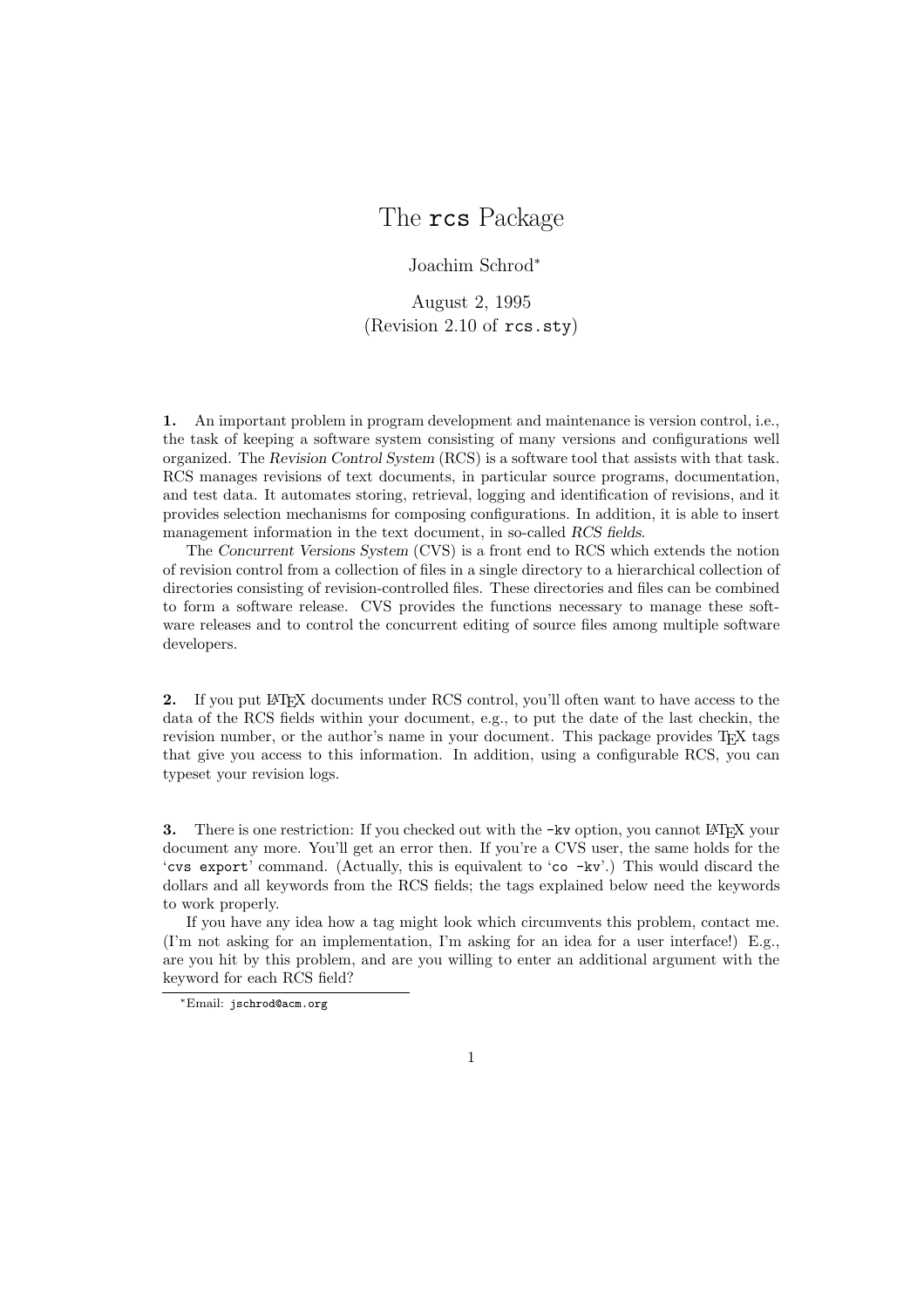This package assumes the file naming possibilities of Unix. It does not work without changes on systems with a restricted file name syntax, like MS-DOS, VMS, etc. In particular, it assumes that RCS uses ',v' as the suffix for its files, as it's the default.

#### **4.** Let's first consider the access to the values of RCS fields. By writing

#### \RCS \$*Keyword*\$

in your document, a tag

## \RCS*Keyword*

is created which expands to the value of the field with this respective keyword. E.g., if you write \RCS \$Revision: 1.10 \$ and you check in your document, RCS will transform this to something like \RCS \$Revision: 1.10 \$ and you can access the revision of your document as \RCSRevision. This will expand to '1.1' (note that the trailing space was discarded).

Of course, an RCS field has a value only if you have checked in your file at least once after you inserted it. If the field is brand new, the constructed T<sub>E</sub>X tag expands to nothing.<sup>1</sup>

**5.** The Date field is handled in a slightly different manner: Here \RCSDate doesn't expand to the original RCS value, it's transformed first. The expansion is the checkin date in a \today-like format. The checkin time is available via \RCSTime then.

If the Date value is empty, \RCSDate will expand to the current date and \RCSTime will expand to nothing.

The "original" Date value is stored in \RCSRawDate. This whole transformation is done only if the tag \today is defined (which is the case for all standard classes).

#### **6.** *Tags for your convenience*.

\RCS puts information from RCS fields into TEX tags. Some usages of such values are wanted more often than others: placing the checkin date on the title page, and placing the field keyword and value in a footline. This was made available in other rcs style options; we use the tag names from there for the sake of compatibility.

**7.** The tag \RCSdate (with a lowercase 'd') is a convenient way to put the last checkin date on the title page. It's used instead of **\date** and expects an RCS Date field afterwards; i.e., to be input as

\RCSdate \$Date: 2003/02/02 22:30:22 \$

Afterwards \maketitle will use the checkin date.

In fact, the Date value is still placed in  $\RCSDate$  (with an uppercase 'D') and this tag is used as the argument for \date. I.e., this is identical to writing

\RCS \$Date: 2003/02/02 22:30:22 \$ \date{\RCSDate}

<sup>&</sup>lt;sup>1</sup>Well, not quite exactly—this can be changed. Refer to the documentation of the style's internal (programmer's) interface.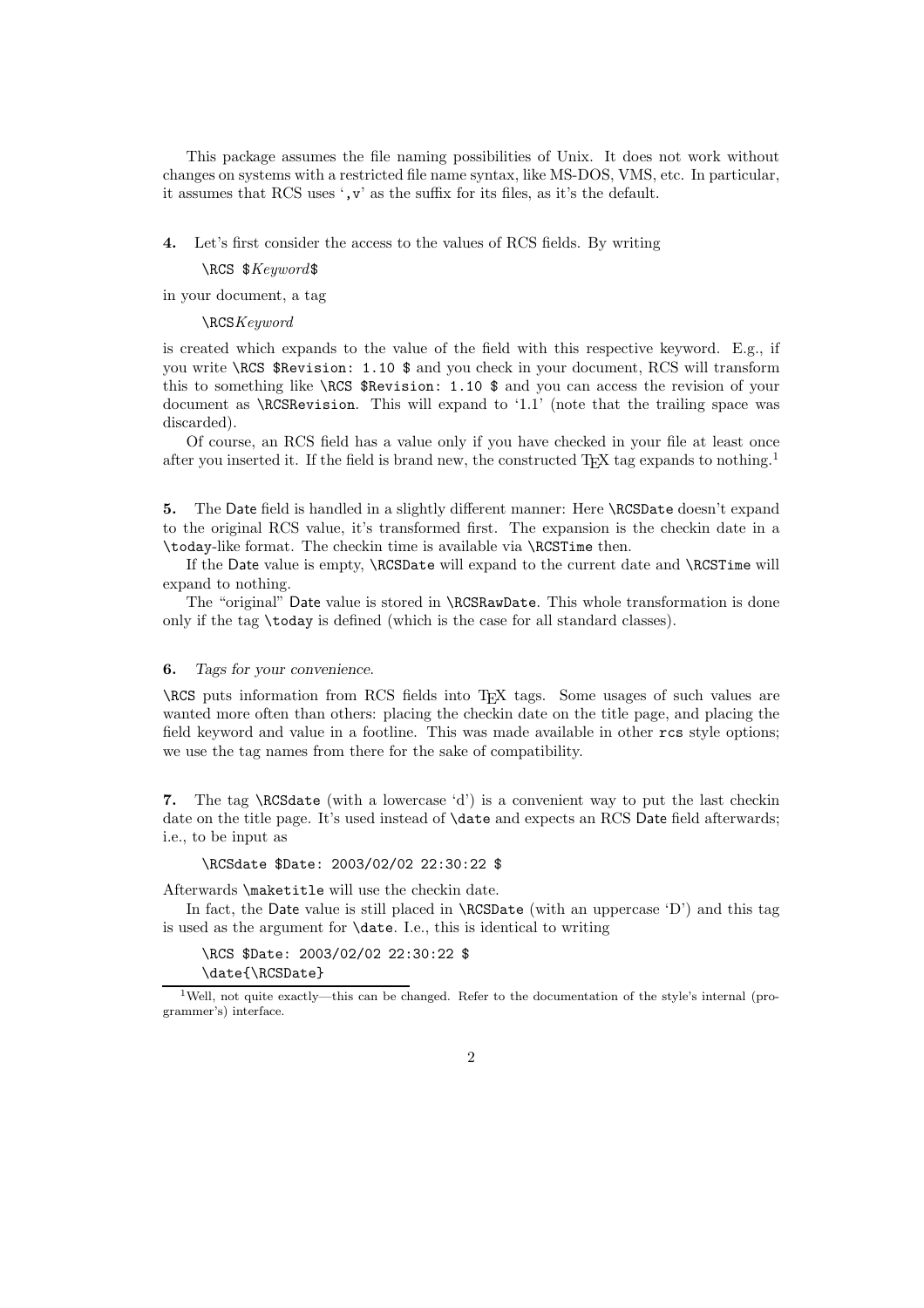**8.** The tag \RCSID places the keyword and the value of the RCS field in a box into the footline. The RCS field is expected after the tag. The value is not transformed—you'll see it exactly as RCS inserted it. Aside from this, \RCSID has the same effect as \RCS: The field value is stored in \RCS*Keyword*.

**Note:** If you use this tag, you cannot use any other page style or package that sets the footline! The RCS field value must not be a file name with underscores, you get TFX errors otherwise.

**9.** The tag \RCSdef is like \RCS, but it additionally outputs the RCS field to the terminal. (As with everything output to the terminal, it will be in the LOG file, too.) The RCS field value must not be a file name with underscores, you get TEX errors otherwise.

## **10.** *Typesetting revision logs*.

RCS creates a revision log (sometimes also called change log, version history, etc.) in the lines below a Log field. When one's LAT<sub>EX</sub> document is really a program (e.g., if one uses a system of the WEB family like CWEB or noweb, or if one uses a documentation system à la MAKEPROG), one might want to incorporate such a log in the typeset document. This is strongly encouraged for every literate program—the version history is an integral part of a program's documentation.

This package provides an environment rcslog which supports the typesetting of logs. But you cannot use it with a normal RCS version. You need to be able to configure the format of a revision entry. We have created such a configurable version, you can retrieve it by anonymous ftp from ftp.tu-darmstadt.de:pub/programming/management/confrcs. (We welcome comments and bug reports.)

Since version 1.10, CVS has its own internal RCS implementation, therefore you cannot typeset revision logs with CVS, sorry. Please contact me if you find a way nevertheless.

**11.** You must create an RCS configuration file .rcsrc where a backslash is prepended to the revision entries. I.e., it must contain the following configuration line:

## log\_entry "\\Revision %r %d %t %a\n%l\n"

This line changes the format of revision entries for *every* file in your directory. If you want to have this special entry format only for specific files, you can put a guard in front of this configuration: the filename and a colon. You can also use wildcards in the filename. For example, to change the entry format for all files with the suffix doc use

## \*.doc: log\_entry "\\Revision %r %d %t %a\n%l\n"

The configurable RCS gives you more possibilities, refer to its documentation.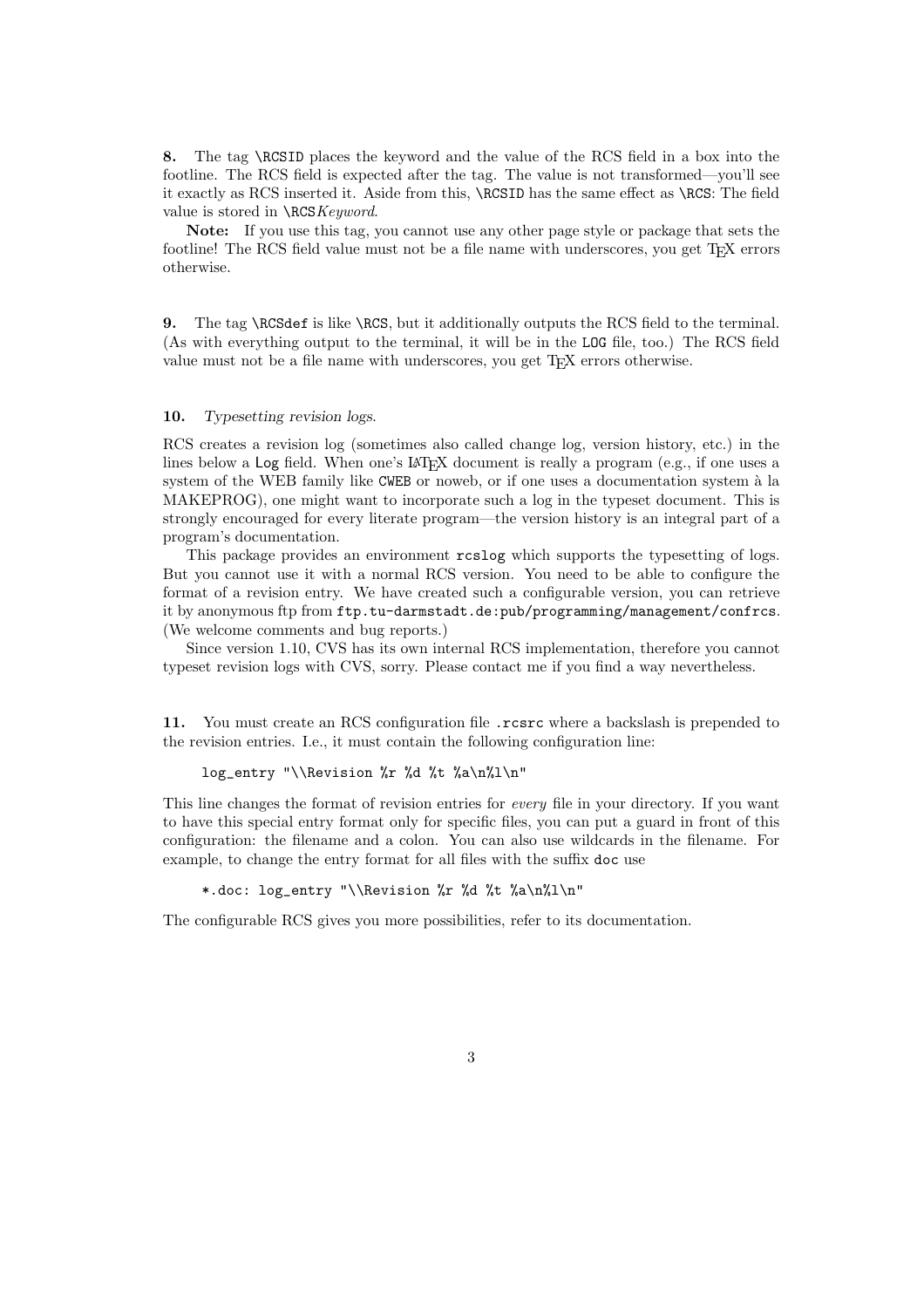**12.** The rcslog environment needs the Log field as the first line, there must be no material either before or behind it. If you just create a new document, you simply input the three lines

\begin{rcslog} \$Log: rcs-user.tex,v \$ Revision 1.10 2003/02/02 22:30:22 schrod Removed dependeny on \LaTeX2.09 font selection commands. (Though they're still used in the package documentation, as convenience.)

\end{rcslog}

(Note that the configurable RCS will now set the comment leader to the empty string, which is exactly the value we need.)

If you have checked in your document already once and if you don't have a revision log by now, you still insert the three lines listed above. Then you have to set the comment leader to the empty string. If you don't have a WIMP interface to RCS, you do this with the command 'rcs -c *filename*'.

If you have checked in your document already and if you already have a revision log, you insert the environment start (\begin{rcslog}) in a new line before the Log field and \end{rcslog} below the entries. Usually all lines from the revision log will be prefixed with a comment, delete this prefix from each line. Each revision entry starts with 'Revision', change this to '\Revision'. Check that your log texts are valid LATEX input. Set the comment leader to the empty string (this is described in the previous paragraph). Voilà, you're finished—welcome to the community of Literate Programmers!

**13.** And since the description of this functionality might have been a bit dry, I want to show you the output you get usually: I insert here the log of this user manual. In fact, it was created by the method described in the previous paragraph—the capability of typesetting revision logs was not available from the very start.

# **Revision Log for** rcs-user.tex

- **Revision 1.9** (created at August 2, 1995 by Joachim Schrod) Transformed this style option into a LATEX  $2\varepsilon$  package.
- **Revision 1.8** (created at August 1, 1995 by Joachim Schrod) Adapted to  $\text{LATEX } 2\varepsilon$ . Spell checked.
- **Revision 1.7** (created at November 10, 1993 by Joachim Schrod) barbara proofread the user manual. Besides her minor changes she asked what RCS and CVS are, and if this can be used somewhere else than on Unix. I added appropriate paragraphs to explain the tools. Actually, the package may be used only on Unix, due to the dependency on the ',v' filename suffix.

**Revision 1.6** (created at November 3, 1993 by Joachim Schrod) Cleaned up for distribution: Added email address to each document, added copyright info to rcs.doc, added acknowledgments. Checked my English and the spacing. Explained the restriction concerning the -kv option of co.

**Revision 1.5** (created at November 2, 1993 by Joachim Schrod)

Introduced new tag \RCSdef. This is done to be upward compatible with Tom Verhoeff's rcs style option.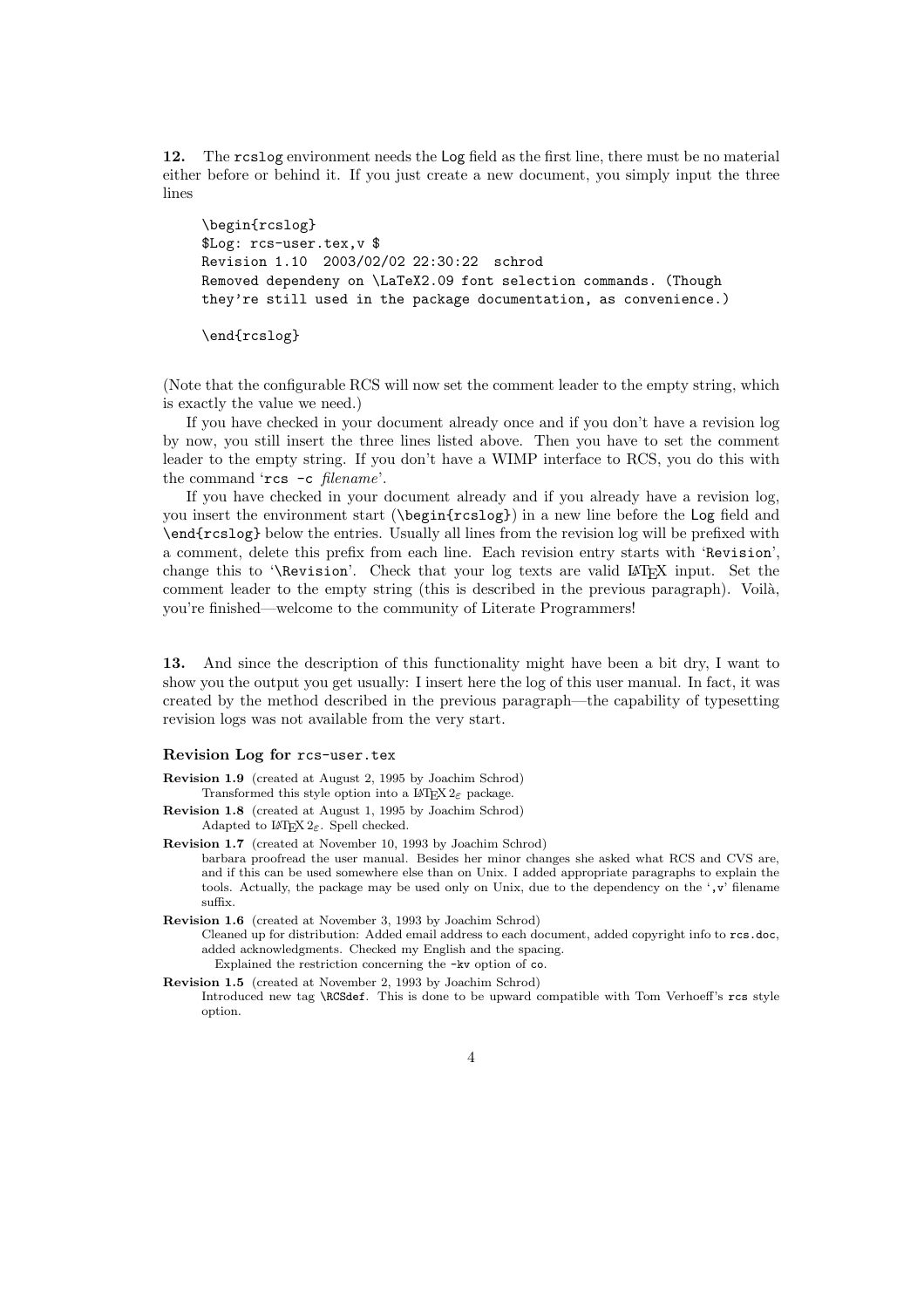**Revision 1.4** (created at November 2, 1993 by Joachim Schrod)

Introduced new tag \RCSID. This is done to be upward compatible with Nelson's rcs style option. **Revision 1.3** (created at November 1, 1993 by Joachim Schrod)

Added a description of the internal interface, I can refer now to that description. (Previously, I refered to the style's documentation.)

Don't create auxiliary files, we don't need them.

**Revision 1.2** (created at November 1, 1993 by Joachim Schrod)

- Explained the new feature of typesetting logs. This includes the user manual's log as an example. Improved the documentation. Told first what happens, then the exceptions. Used "pseudo section headings" to give visual clues for the structure.
	- Added the style's revision number to the title page.
- Used rcs-doc.sty for documentation of rcs style. It not only loads style options, but it also defines \RCSStyleRevision for access of the style's revision.

Prefixed keywords of RCS fields with 'Doc'. This way we can use the normal keywords in examples and don't have to care about non-expansion.

- **Revision 1.1** (created at September 3, 1993 by Joachim Schrod)
	- Re-implemented rcs style option. Made it a documented option.

**14.** Nearly every detail of the formatting of the log is done by macros that can be changed, refer to the documentation of the style's internal interface for more information.

In particular, the rcslog environment accepts an optional argument, the configuration. Here LAT<sub>EX</sub> code is expected, which is inserted after the initial setup, before the heading is set. E.g., this is the place for you to change the type size. (Although this should be done with care—you'll also have to change the heading to get a consistent layout.)

In addition, the tag \settime may be used in this optional argument to add the checkin time to all revision entries. (Longtime RCS users will have noticed already that it was omitted.) This tag—as well as \Revision—is not defined outside the environment.

**15.** Longtime RCS users will have noticed another fine point in the log presented above: My full name was presented, not my user id (actually, 'schrod'). This was done by placing the tag

#### \rcsAuthor{schrod}{Joachim Schrod}

somewhere before the log. Of course, if no full name has been presented for a user id, the user id itself is used as the author's name.

**16.** As explained above, one can configure the layout with an optional argument of the environment. (Or by redefining macros from the style writer's interface in another style option.) What's wanted sometimes are some introductionary words to the log; this can't be done easily this way. (Remember, the heading is not typeset yet.) Therefore, we provide a tag for this obvious need.

The introductionary text can be specified as the parameter of the tag \rcsLogIntro. It will be inserted after the heading, before the  $\textsf{Log}$  list.